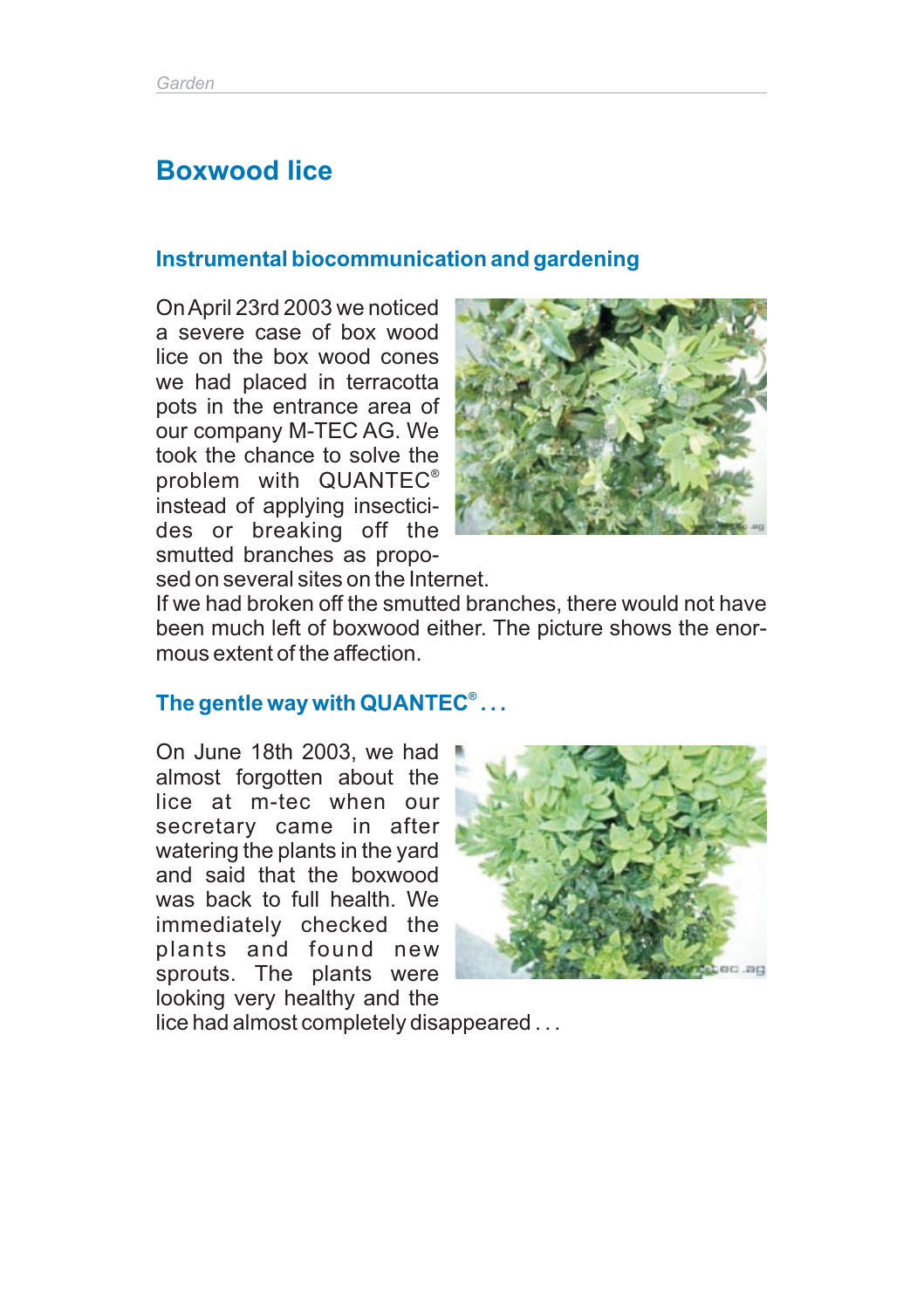## **This is what we did:**

With a problem like this in horticultural work, we take four worksteps:

- --Production of a nosode from the parasite itself, in our case a boxwood lice nosode.
- Search for useful animals which eat lice and once those are found, we save a picture into a suited database.
- -Map out a suited affirmation.
- -Set up of a healing sheet, which contains the affirmation, the newly generated boxwood nosode as well as the database entries with the useful animals.



#### **1.) Production of a boxwood-licenosode**

We start by taking a picture of the affected plant, showing the parasite well. We then create an entry "Box-tree lice nosode" in the HealingSheet and insert the picture.

## **2.) Set up of "useful animals"**



Research of useful animals led us to the ichneumon flies and ladybirds as the natural enemies of boxwood lice. (as are of almost all kinds of lice, e.g. those on roses). Therefore we need pictures of the useful animals in order to instruct the boxwood with it. Pictures such as those depicting the useful animals eating the parasites are a stroke of luck for this purpose! We then link these pictures to the entries in the HealingSheet – done!



The effect of the broadcasted instruction of boxwood with these pictures can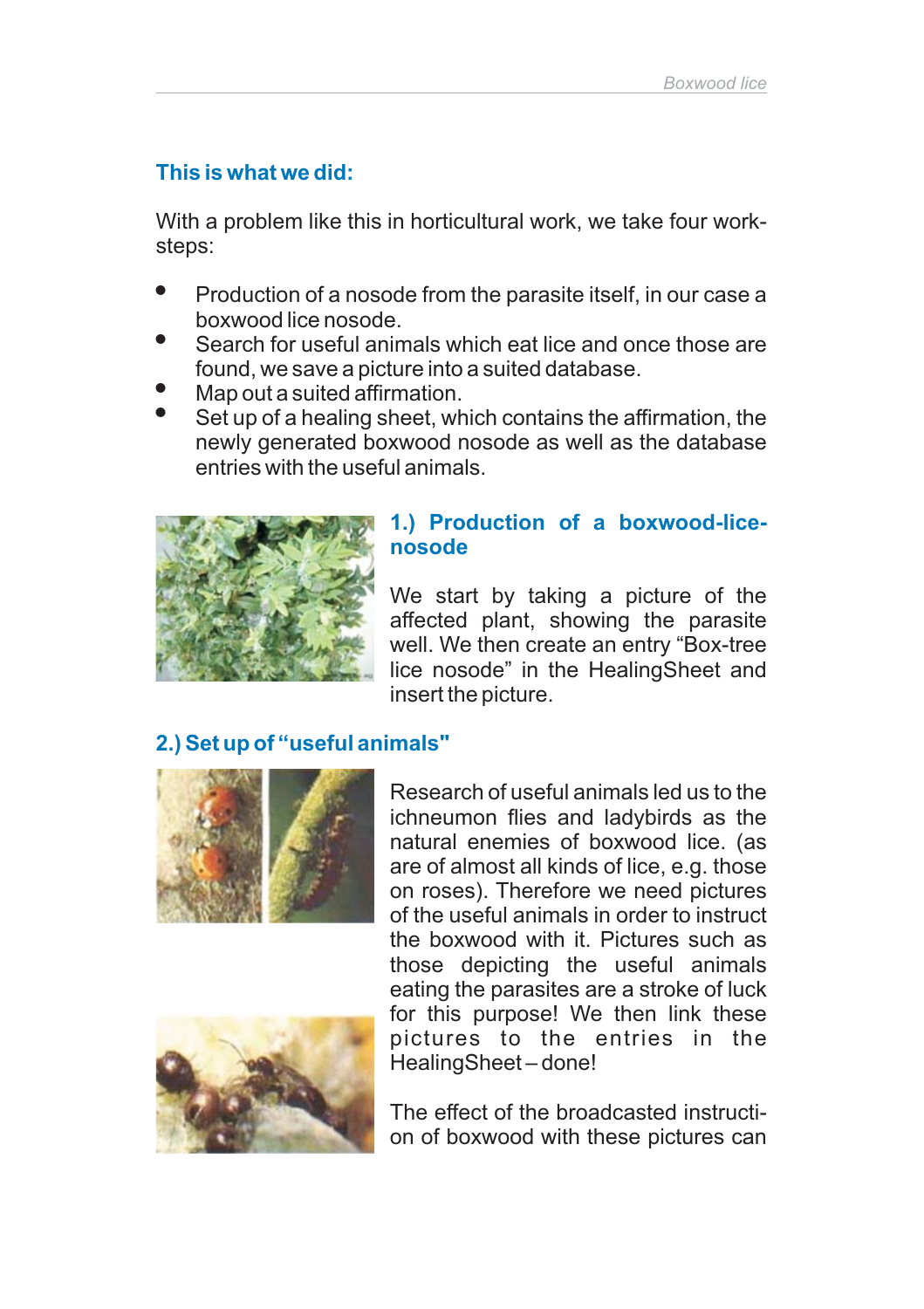on the one hand attract ladybirds and ichneumon flies that will consume lice and on the other hand, an affected plant with the oscillations of their archenemy is rather uncomfortable: their instinct constantly alerts them that ladybirds or ichneumon flies are nearby which makes the lice fear for their lives. So radiating with the vibration patterns of these useful insects does not kill the lice like an insecticide but persuades them to look for a more comfortable place to live.

#### **3.) Formulating a suitable affirmation**

The result is anticipated with purely positive sentences as if it had already happened. In this case the following affirmation was sent:

"All three boxwood cones are free of lice. The boxwood cones are healthy and their body's defences fight and cure diseases, deficiencies and parasites. Optimal growth and adornment for the yard - so beautiful!"

#### **4.) The HealingSheet**

- Create a new object under the according address with the following name: "Boxwood yard". -
- Then link the picture of the object. In our case, the three boxwood cones were cut out and assembled to one picture. --
- Open a new HealingSheet and save it under a new name. Name chosen here: "Fortification and boxwood lice therapy".



Now insert the affirmation, the nosode and the useful animals and start the potency / intensity assistant. Carry out a generator run with the databases and chosen criteria. Set the sending options and send the result using the sending assistant. -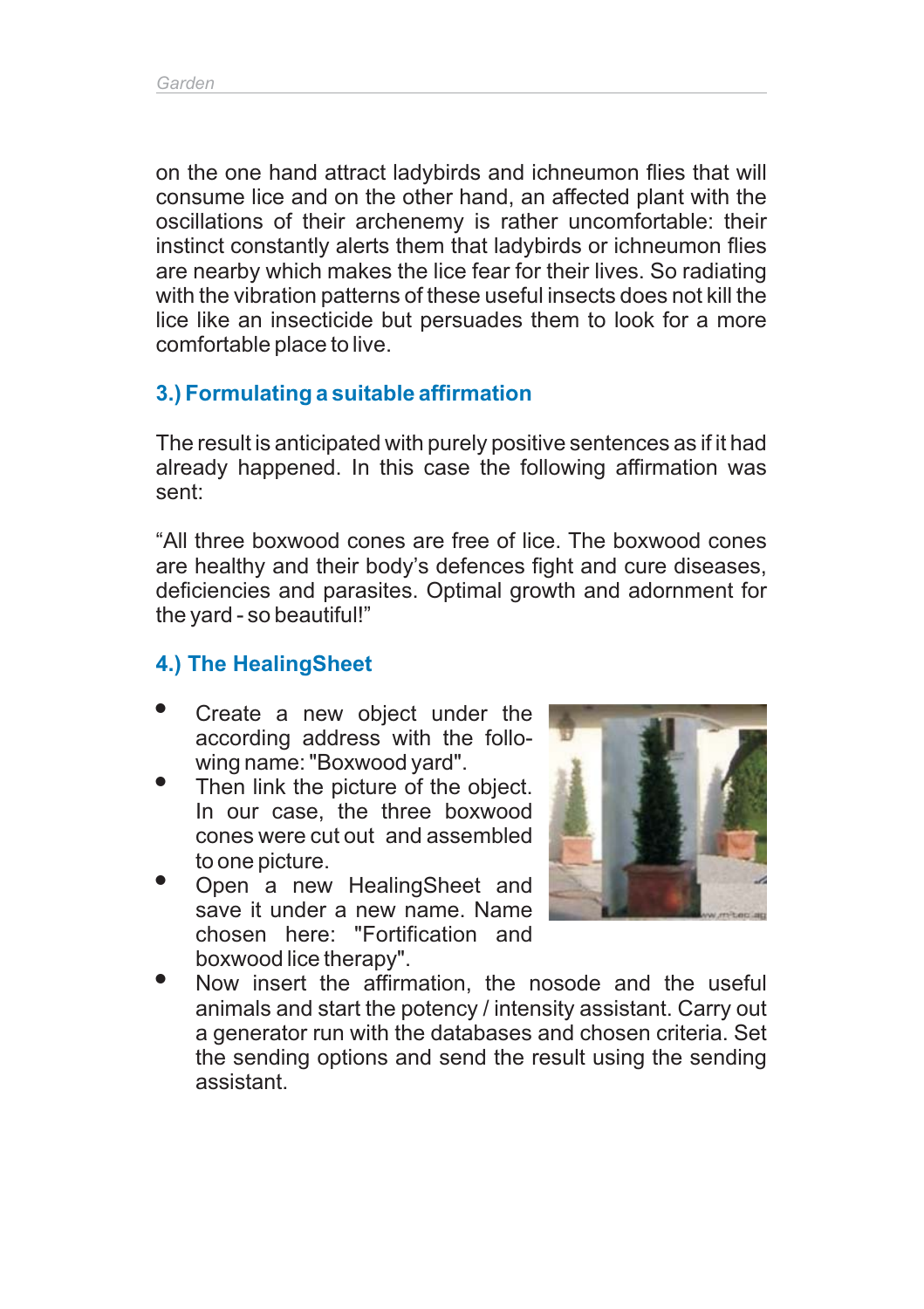To see the complete HealingSheet with which we healed the boxtrees and drove away the lice, visit our homepage under www.QUANTEC.eu. (Left menu bar > Application areas > Agriculture and Forestry)

An excerpt:

| <b>Peter von Buengner</b> | <b>QUANTEC<sup>®</sup></b> Expert System                                                                                                                                                                               |                  |                  |                         |                         |
|---------------------------|------------------------------------------------------------------------------------------------------------------------------------------------------------------------------------------------------------------------|------------------|------------------|-------------------------|-------------------------|
| <b>Boxwood yard</b>       |                                                                                                                                                                                                                        |                  |                  |                         |                         |
| <b>Address Data</b>       |                                                                                                                                                                                                                        | Send Job Data    |                  | <b>Target picture 1</b> | <b>Target picture 2</b> |
| <b>Street</b>             | Marxnweg 4                                                                                                                                                                                                             | First            | 11/01/2005 11:02 |                         |                         |
| ZIP:                      | 82054                                                                                                                                                                                                                  | Last:            | 12/31/2005 00:00 |                         |                         |
| City:                     | Altkirchen                                                                                                                                                                                                             | Interval:        | 3.0h             |                         |                         |
| $Tel(p)$ :                |                                                                                                                                                                                                                        | Duration:        | 12 <sub>s</sub>  |                         |                         |
| Tel $(d)$ :               | +49 8104 629089                                                                                                                                                                                                        | Total<br>number: | 477              |                         |                         |
| Date of Birth:            | Unknown                                                                                                                                                                                                                | Type:            | Garden project   |                         |                         |
| HS name:                  | Fortification and boxwood lice therapy                                                                                                                                                                                 |                  |                  |                         |                         |
| <b>Morphic fields</b>     |                                                                                                                                                                                                                        |                  |                  | Pot/int/ORS             |                         |
| 1                         | All three boxwood cones are free of lice. The boxwood cones are healthy<br>and their body's defences fight and cure diseases, deficiencies and<br>parasites. Optimal growth and adornment for the yard - so beautiful! |                  |                  | C.17<br>7<br>O          |                         |
| 2                         | Attraction and advancement of allies (beneficial animals)" Ladybirds                                                                                                                                                   |                  |                  | D 14                    |                         |
| 3                         | Attraction and advancement of allies (beneficial animals)' ichneumon flies                                                                                                                                             |                  |                  | D 300<br>14             |                         |